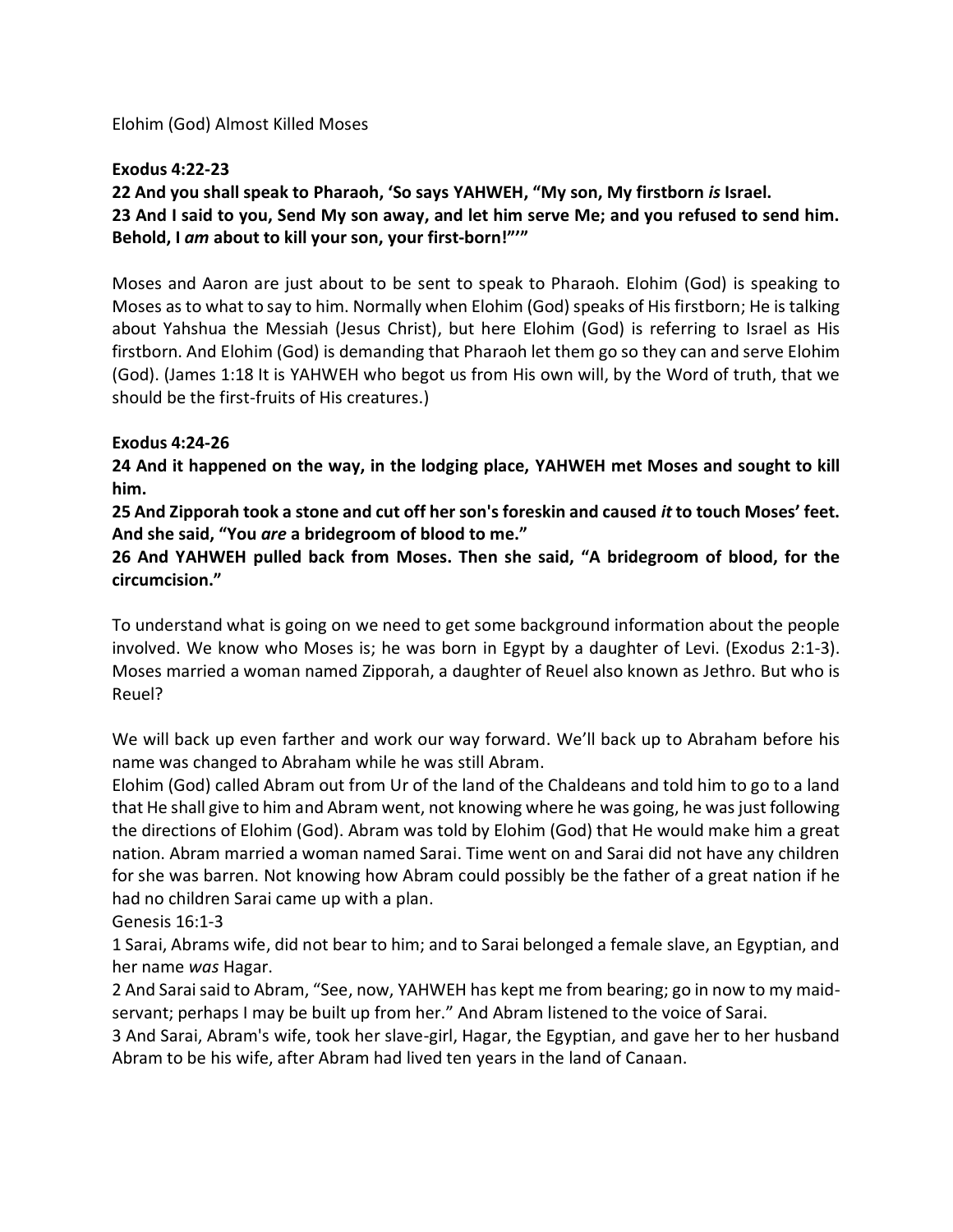Listen everyone, it may look at times to us like Elohim (God) needs help in carrying out His plan, but He really doesn't. Elohim (God) is more than capable in carrying out His plan in His own time, we tend to be impatient and think Elohim (God) needs our help, but, many times when we try to help Elohim (God), especially when we are not yet saved; Abram and Sarai have not yet received their new names.

Abram went into Sarai's servant and she conceived, but it made Sarai angry and she ran her servant away, Elohim (God) found Hagar and told her to return and gave Hagar a promise as well. Genesis 16:10-11

10 And the Messenger of YAHWEH said to Hagar, "I will exceedingly multiply your seed, so that it shall not be numbered for multitude."

11 And the Messenger of YAHWEH said to her, "Behold! You *are* with child and shall bear a son; and you shall call his name Ishmael, because YAHWEH has listened to your affliction.

Ishmael was not the one Elohim (God) had planned for making the descendants of Abram a great nation. There is one thing I want to submit at this time, we make a lot of decisions in life, they are not all good decisions, but we must live with the consciences of our decisions, whether good or bad, some of the decisions we make we may not think is a big deal, but they could affect people for generations upon generations as we'll see toward the end of our study.

Thirteen years later Elohim (God) made the covenant of circumcision with Abram and changed Abram's name to Abraham, Elohim (God) also changed the name of Sarai to Sarah. In the name change Elohim (God) added to both their names a letter in Hebrew called a Hey ה it makes a sound like the letter "h" the Hebrew letter Hey means "Elohim's (God's) divine promise" and it was added to their names and the divine promise Elohim (God) was given to them. You don't see it as much in English but in Hebrew it is clear this is the Hebrew name Abram אברם it reads right to left as *Avrm*. This is after the hey 'h" אברהם it is spelled in English letters *Avrhm*, you can see that only the hey "h" was added.

Elohim (God) made a sign of the promise He was making with them; the sign of circumcision. After the birth of a male child he was to be circumcised on the eighth day as a symbol of the promise Elohim (God) was making to Abraham. This circumcision was a sign of the true circumcision which is sin cut from around the heart by the Savior Yahshua (Jesus).

Genesis 17:11-12

11 And you shall circumcise the flesh of your foreskin. And it shall be a sign of the covenant between Me and you.

12 And a son of eight days shall be circumcised among you, every male in your generation, he that is born in the house, or bought with silver from any son of a foreigner who *is* not of your seed.

Deuteronomy 30:6

6 And YAHWEH your Elohim will circumcise your heart, and the heart of your seed, to love YAHWEH your Elohim with all your heart, and with all your soul, that you may live.

Genesis 17:14

14 "And an uncircumcised male who is not circumcised in the flesh of his foreskin, his soul shall be cut off from his people; he has broken My covenant."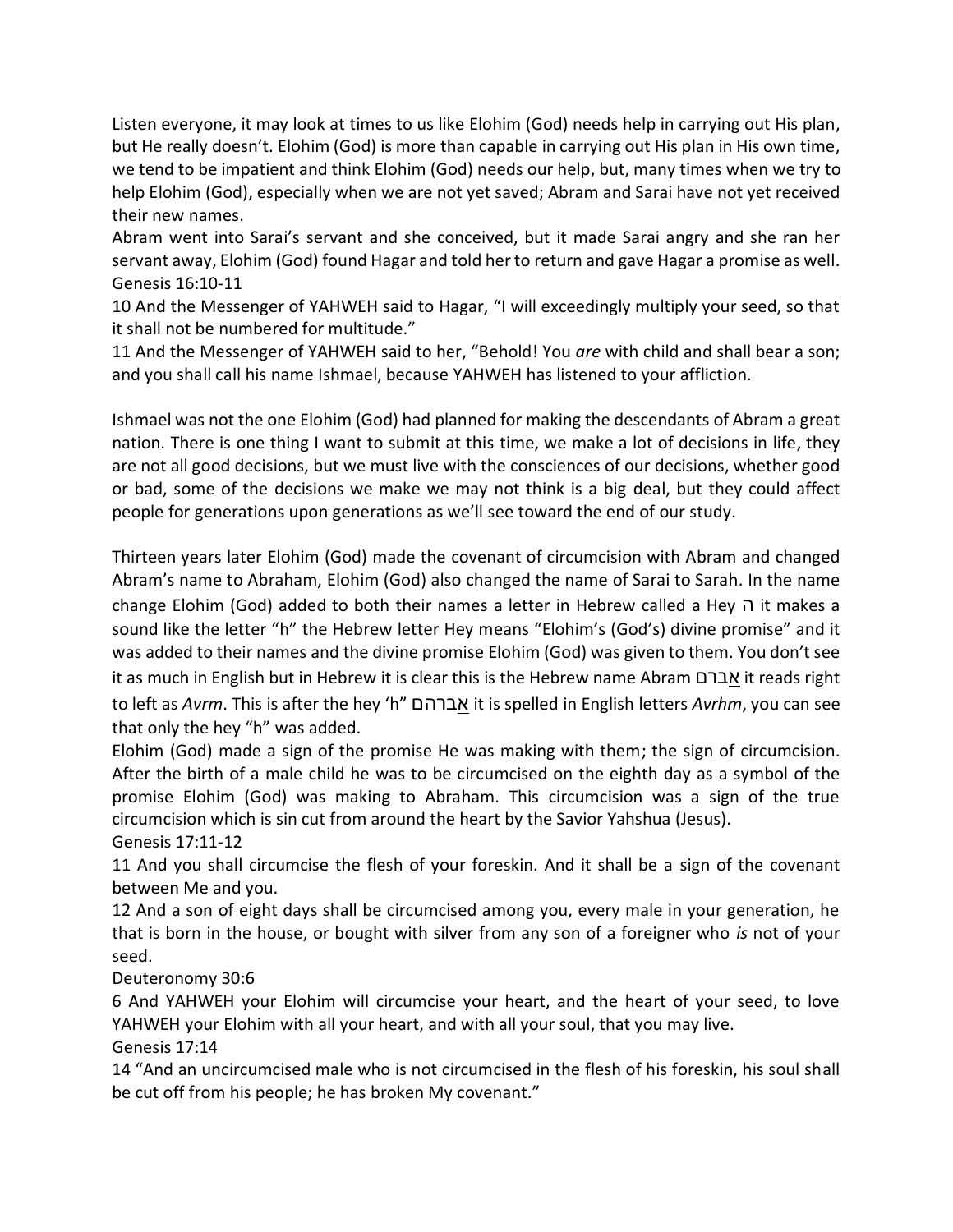Ishmael was not a part of this promise of circumcision, although, because Ishmael himself was a son from Abraham he himself was circumcised in the flesh, but not of the sin of the heart.

Along with the sons and daughters of Ishmael he had a daughter which was Basemath.

After the name change of Abraham and Sarah they had a son together named Isaac, Abraham's only son by Sarah and the one Elohim (God) intended to carry His promise out with. Isaac their son married Rebekah and although she was barren she eventually had a set of twins. These twins struggled within Rebekah and after prayer Rebekah was told.

## Genesis 25:23

23 And YAHWEH said to her, "Two nations *are* in your womb; even two peoples shall break from your body. And one people shall be stronger than the other people; and the elder shall serve the younger."

The two children they had were Esau and Jacob and it was through Jacob Elohim (God) planned to carry the promise through although Esau was the firstborn, but because Esau got passed over he was angry about it. Isaac told Jacob not to take a wife from the people of Canaan, but to go to Laban the brother of Rebekah to find a wife so when Esau saw that it displeased Isaac to get a wife from the people in Canaan that is where he went for a wife and he found Ishmael. Genesis 28:8-9

8 And when Esau saw that the daughters of Canaan were evil in the eyes of his father Isaac, 9 then Esau went to Ishmael and took Mahalath the daughter of Ishmael, the son of Abraham, Nebajoth's sister. To his wives he *added her* for his wife.

## Genesis 36:2-4

2 Esau took his wives from the daughters of Canaan: Adah, the daughter of Elon the Hittite; and Oholibamah, the daughter of Anah, the daughter of Zibeon the Hivite;

3 and **Basemath, the daughter of Ishmael, sister of Nebajoth.**

4 And Adah bore Eliphaz to Esau. And **Basemath bore Reuel**.

I put both passages above from Genesis, if you notice in Genesis 28:9 and 36:3, they are very identical Esau got a wife from Ishmael both women were the daughter of Ishmael and the sister of Nebajoth, however in Genesis 28:9 the woman's name is Mahalath and in Genesis 36:3 the woman's name is Basemath. I am not positive enough to say they are the same person, but it appears they could be.

The Reuel born to Esau by his wife Basemath is the same Reuel who gave Moses his daughter Zipporah for a wife, so we see that Moses' wife came down through the line of Ishmael and Esau, two people who were not a part of the covenant believers. I know this took a little bit of time, but I wanted to show from the Bible who these people are.

The problem with Moses is his wife is not a covenant believer. As a result, Moses did not follow the covenant of circumcision. This is often the problem when Christians marry non-Christians, the devotion to Elohim (God) often becomes lax and it effects the family especially after they have children.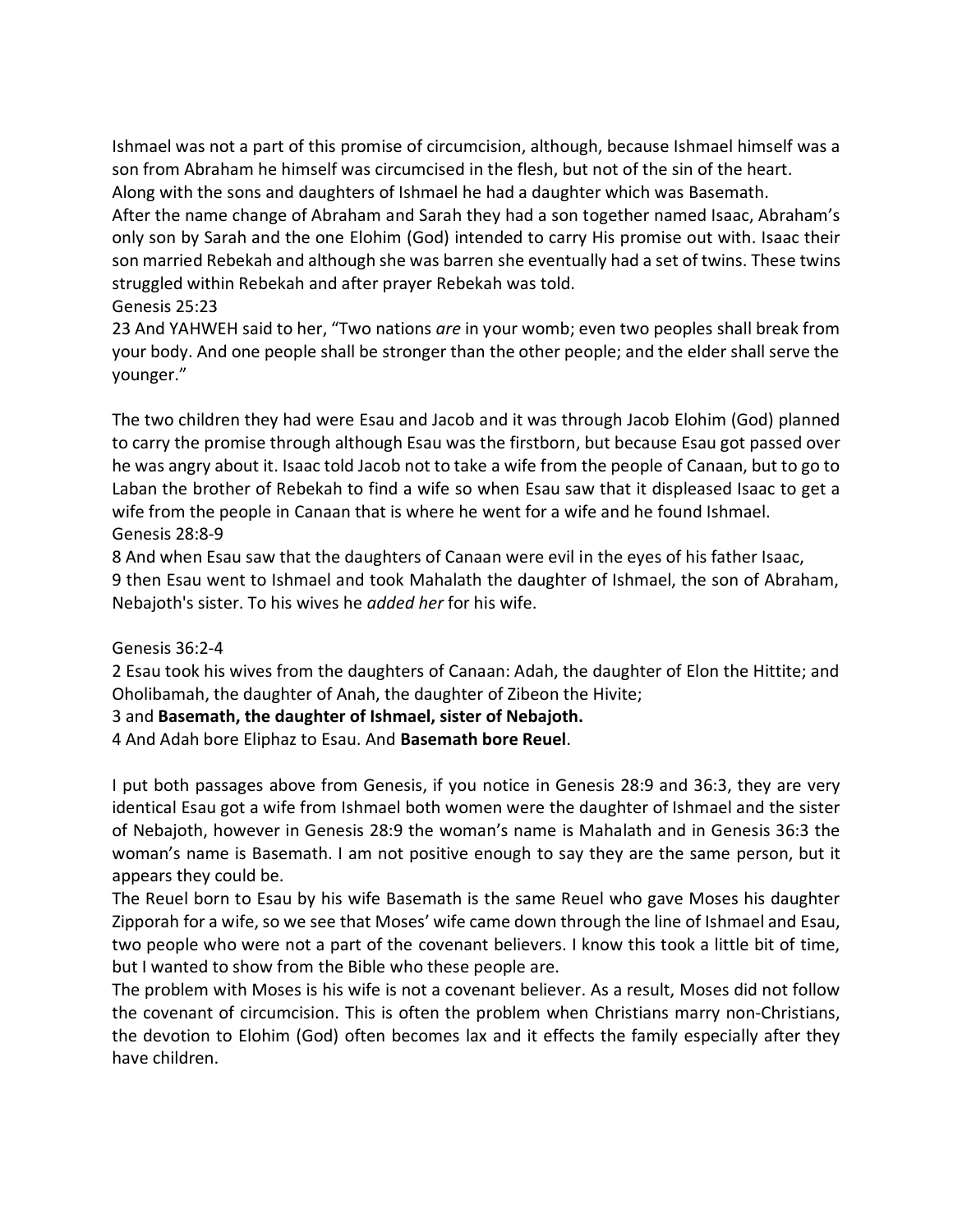Elohim (God) met Moses and was ready to kill him. Because how can someone who neglects the Word of Elohim (God) be the deliverer of the people of Elohim (God). Moses' wife circumcised their son and threw the bloody skin at Moses' feet saying he was a bridegroom of blood to her. Exodus 4:25-26

25 And Zipporah took a stone and cut off her son's foreskin and caused *it* to touch his feet. And she said, "You *are* a bridegroom of blood to me."

26 And YAHWEH pulled back from Moses. Then she said, "A bridegroom of blood, for the circumcision."

As I said earlier in the study: decisions we make could affect people for generations upon generations as we'll see toward the end of our study. We'll take a deviation from our study and look at that now, some of the things will be repeating. While we were looking at Ishmael, before his birth there was a conflict between Sarai and her bondmaid Hagar.

Ishmael is born from an Egyptian Mother.

Genesis 16:1-3

1 Sarai, Abrams wife, did not bear to him; and to Sarai belonged a female slave, an Egyptian, and her name *was* Hagar.

2 And Sarai said to Abram, "See, now, YAHWEH has kept me from bearing; go in now to my maidservant; perhaps I may be built up from her." And Abram listened to the voice of Sarai.

3 And Sarai, Abram's wife, took her slave-girl, Hagar, the Egyptian, and gave her to her husband Abram to be his wife, after Abram had lived ten years in the land of Canaan.

Hagar bore Ishmael and it wasfrom Ishmael where the religion of Islam came, and Islam is against all who are not Islam. Not only is there conflict between Israel and Islam today, but the conflict goes farther than the nation Israel, it extends even more to the spiritual Israel. If you are a part of Islam and convert to Christianity, you are hunted down and killed even by your own family. But, the conflict also, goes farther than Israel and Christianity, it extends to everyone who is not a part of Islam. And by the way, if there is anyone who wonders if Elohim (God) is real, look at what He says about the offspring of Ishmael before Ishmael was even born in (verse 12).

Genesis 16:6-12

6 But Abram said to Sarai, "See, your slave girl *is* in your hand. Do to her what is good in your eyes." And Sarai dealt harshly with her, and she fled from her face.

7 And the Messenger of YAHWEH found her by a well of water in the wilderness; by the well in the way of Shur.

8 And He said, "Hagar, Sarai's slave-girl, where did you come from? And where do you go?" And she said, "I am fleeing from the face of my mistress, Sarai."

9 And the Messenger of YAHWEH said to her, "Return to your mistress and submit yourself under her hand."

10 And the Messenger of YAHWEH said to her, "I will exceedingly multiply your seed, so that it shall not be numbered for multitude."

11 And the Messenger of YAHWEH said to her, "Behold! You *are* with child and shall bear a son; and you shall call his name Ishmael, because YAHWEH has listened to your affliction.